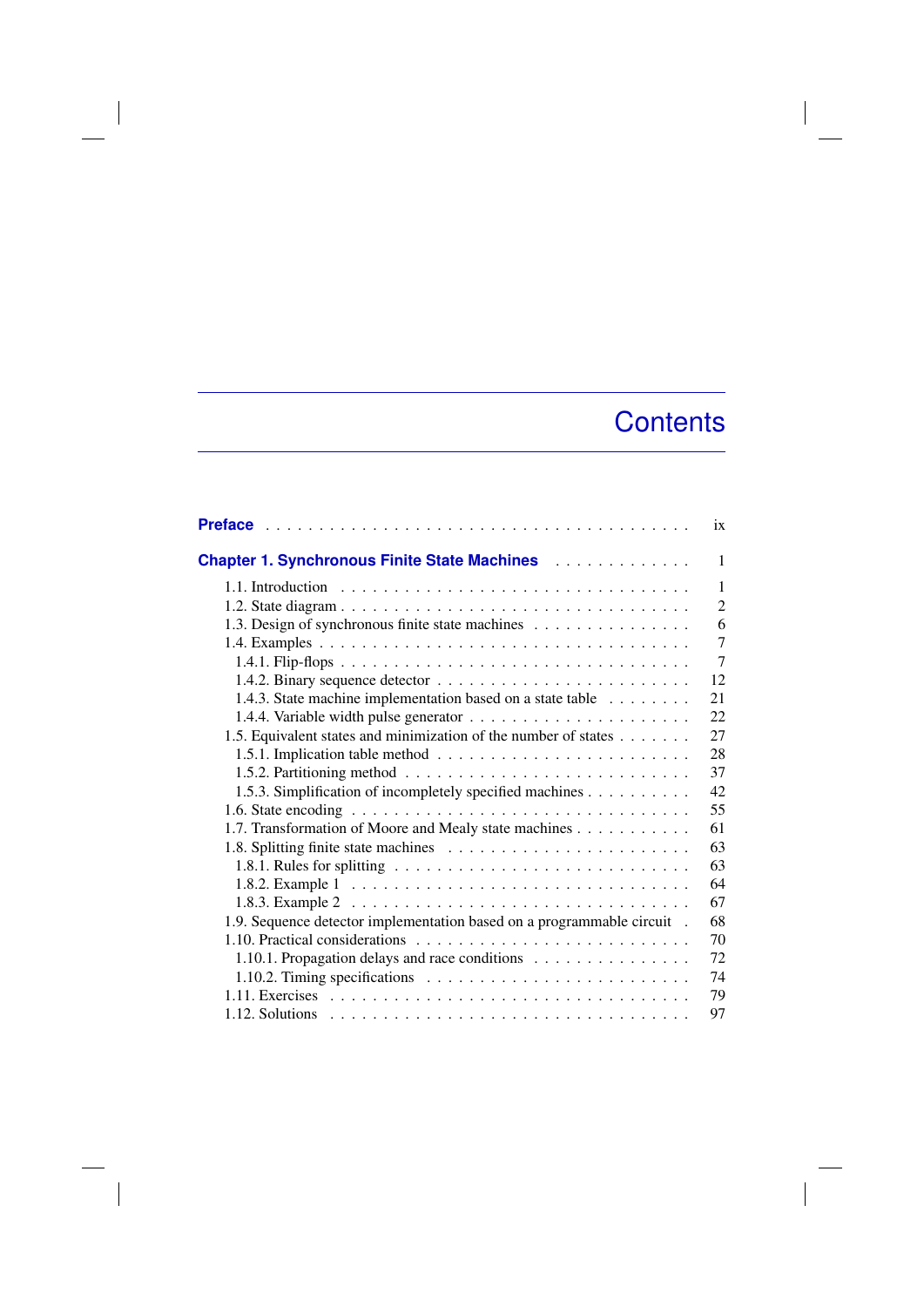|                                                                  | 169 |
|------------------------------------------------------------------|-----|
|                                                                  | 169 |
|                                                                  | 169 |
|                                                                  | 170 |
|                                                                  | 175 |
|                                                                  | 175 |
| 2.4.2. Multiplier based on addition and shift operations         | 183 |
| 2.4.3. Divider based on subtraction and shift operations         | 187 |
| 2.4.4. Controller for an automatic vending machine               | 189 |
|                                                                  | 193 |
|                                                                  | 200 |
|                                                                  | 205 |
| <b>Chapter 3. Asynchronous Finite State Machines</b>             | 213 |
|                                                                  | 213 |
|                                                                  | 214 |
|                                                                  | 214 |
|                                                                  | 218 |
|                                                                  | 220 |
| 3.6. Encoding the states of an asynchronous state machine        | 224 |
|                                                                  | 227 |
|                                                                  | 227 |
|                                                                  | 228 |
| 3.7.3. Design of asynchronous state machines                     | 239 |
| 3.8. Application examples of asynchronous state machines         | 240 |
|                                                                  | 240 |
|                                                                  | 243 |
| 3.9. Implementation of asynchronous machines using SR latches or |     |
|                                                                  | 247 |
| 3.10. Asynchronous state machine operating in pulse mode         | 251 |
| 3.11. Asynchronous state machine operating in burst mode         | 256 |
|                                                                  | 258 |
|                                                                  | 266 |
|                                                                  | 287 |
|                                                                  | 287 |
|                                                                  | 287 |
|                                                                  | 288 |
|                                                                  | 288 |
|                                                                  | 289 |
|                                                                  | 289 |
|                                                                  | 289 |